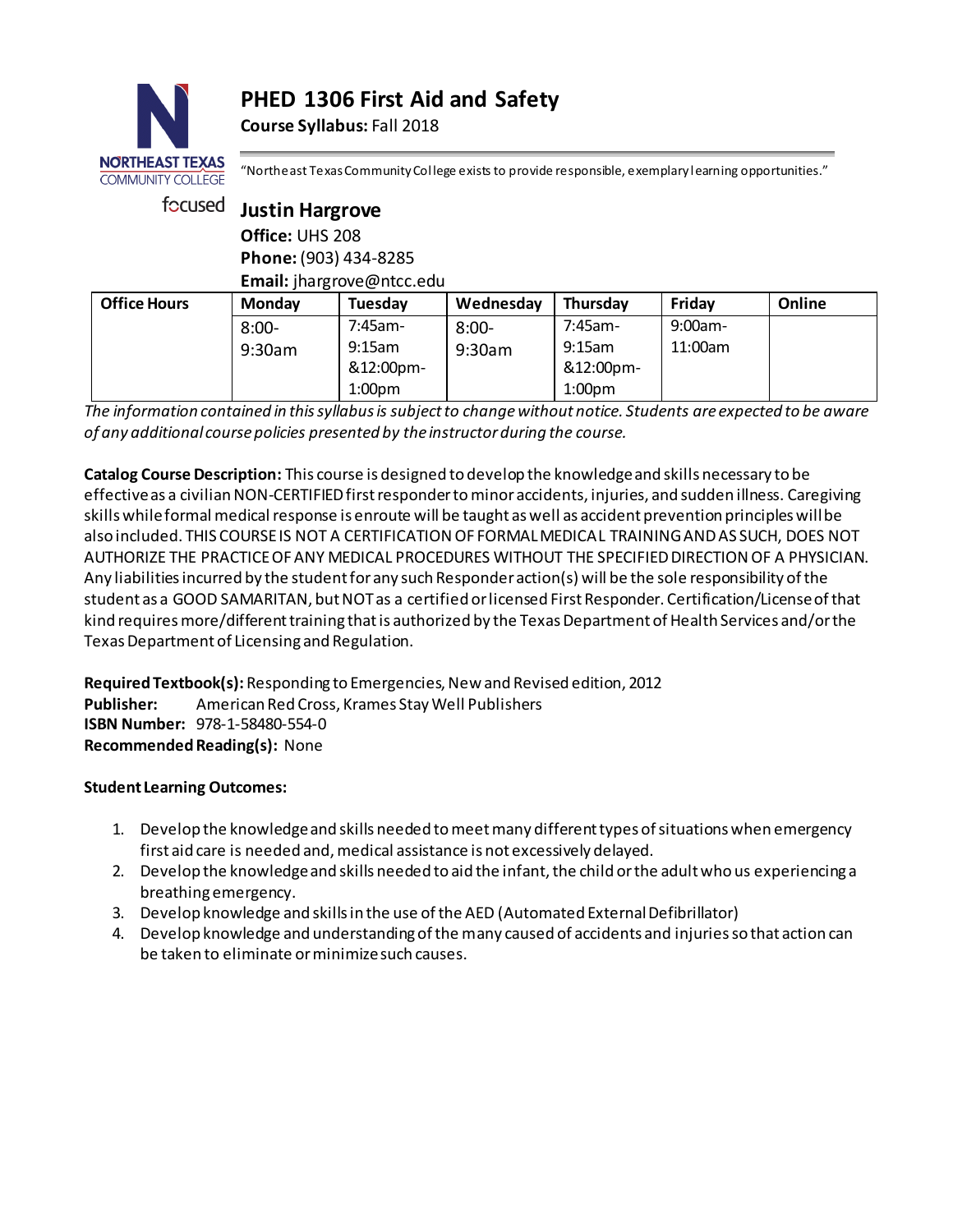#### **Evaluation/Grading Policy:**

The final grade will be determined as follows:

#### **For your final grade:**

**Exams: FOUR (4) exams**will be worth **50%** of the total grade. The first three exams will be worth **10%** each and the final exam is a comprehensive exam which will be worth **20%. Exam questions will be multiple choice and short answer and will be limited to material covered in textbook & class exercises. (**The **majority of questions** will be taken from**class exercises.)**

**Class Participation:** Students are expected to attend class and participate appropriately in class exercises. In addition to regular attendance, spirited and appropriate discussion and thoughtful questions will help to raise the student's grade. **These participation and attendance points will make up 30% of your course grade.**

**Course Readings**: To help facilitate class discussion, it is absolutely necessary that class readings be read – and read on time. Weekly readings as specified in syllabus are required, and will be worth **20%**of the total course grade.

| Letter grades will be assigned according to the following scale: |                         | $A = 90-100$ $C = 70-79$ $F =$ below 60 |
|------------------------------------------------------------------|-------------------------|-----------------------------------------|
|                                                                  | $B = 80-89$ $D = 60-69$ |                                         |

**Please be aware that NO EXTRA CREDIT WILL BE GIVEN at the end of the semester**. The average shown in Bb will determine the final course grade, and **no additional work** is possible.

**Attendance**:At the end of the semester, grades will be calculated according to the percentages in the syllabus, and the only adjustment that will be made is if the final percentage is **WITHIN ONE POINT**of the next letter grade (and NO more), and the student has missed **THREE OR LESS LECTURES**. (Mitigating circumstances will be taken into account at the discretion of the instructor.) The grade will then be **rounded up** to the **next letter grade**.

#### **General:**

Students should log onto **Blackboard (Bb)** ASAP and **carefully** read **all announcements. Bb** and **student email** should be checked **DAILY** for **new announcements or messages.** 

Questions are welcomed during office hours (or by appointment), or if more convenient, they can be directed to me either by phone or e-mail. **Please do not hesitate to ask questions! There is no such thing as a stupid question. It is only stupid NOT to ASK them. It is VERY difficult to improve your course average after you fail the first exam, so PLEASE contact the instructor for help or studying tips EARLY in the semester, before it is too late to make a difference.** 

**Exam/Quiz Make-Up Policy**: If a student is unable to take an exam/quiz as scheduled, a make-up will be arranged **ONLY** if the reason is legitimate, and the instructor is notified **IN ADVANCEof the time the exam/quiz is scheduled** (or becomes unavailable), either through the telephone or e-mail. **Students who fail to make appropriate arrangements will receive a grade of "0" for the exam missed.** There will be no exceptions.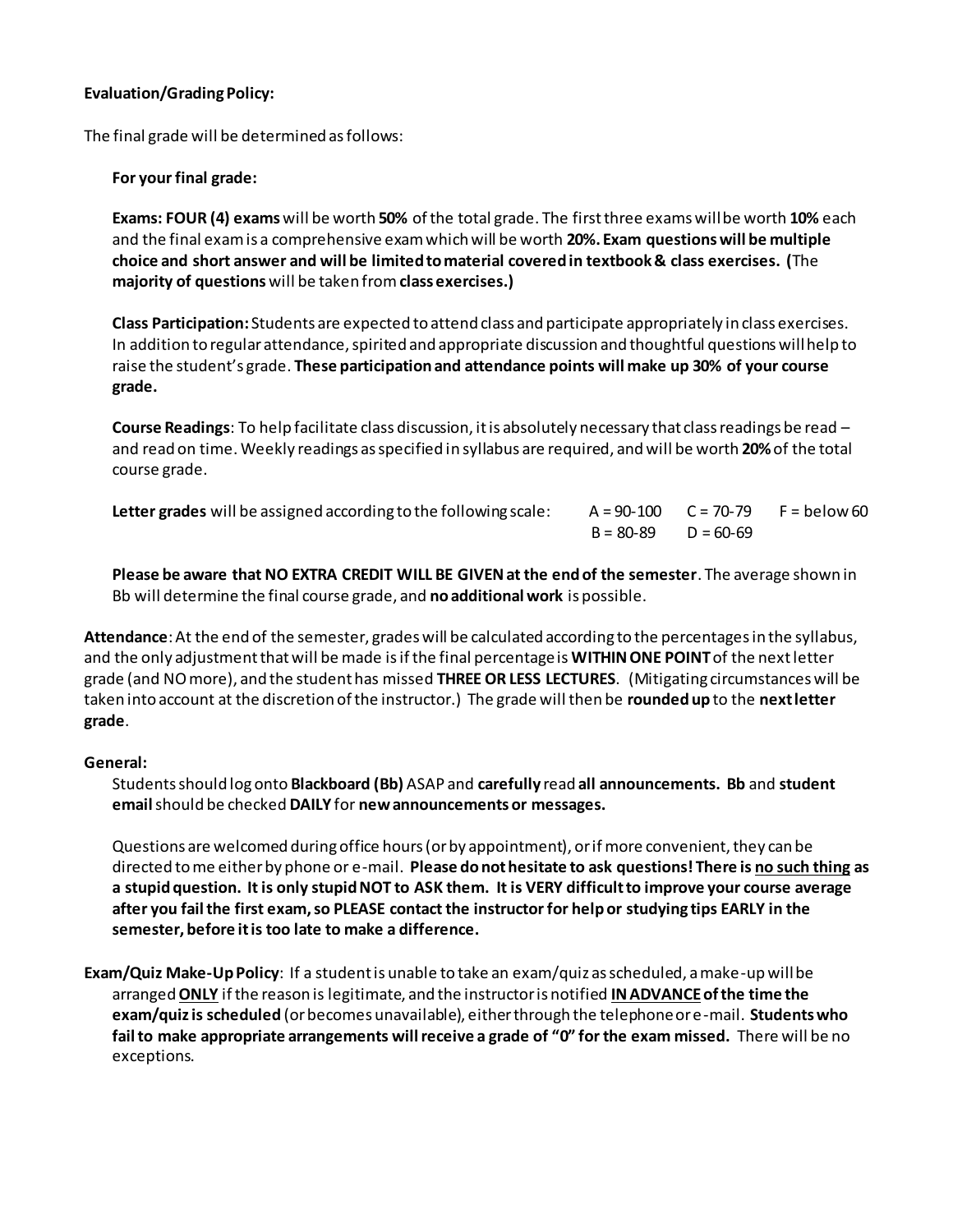#### **Student Responsibilities/Expectations:**

If you attend this class or a portion of this class on-campus then class etiquette dictates that you will:

1. Attend class each time the class meets.

2. Be on time for class and **remain for the entire period**. You may not receive credit if you do not attend all sessions.

3. Refrain from talking while the professor is lecturing. Idle chattering and giggling are disruptive to the class and disrespectful to your professor and your classmates.

4. Be attentive and participate in class.

#### **NTCC Academic Honesty Statement:**

"Students are expected to complete course work in an honest manner, using their intellects and resources designated as allowable by the course instructor. Students are responsible for addressing questions about allowable resources with the course instructor. NTCC upholds the highest standards of academic integrity. This course will follow the NTCC Academic Honesty policy stated in the Student Handbook."

#### **Academic Ethics**

The college expects all students to engage in academic pursuits in a manner that is beyond reproach. Students are expected to maintain complete honesty and integrity in their academic pursuit. Academic dishonesty such as cheating, plagiarism, and collusion is unacceptable and may result in disciplinary action. Refer to the student handbook for more information on this subject.

#### **ADA Statement:**

It is the policy of NTCC to provide reasonable accommodations for qualified individuals who are students with disabilities. This College will adhere to all applicable federal, state, and local laws, regulations, and guidelines with respect to providing reasonable accommodations as required to afford equal educational opportunity. It is the student's responsibility to arrange an appointment with a College counselor to obtain a Request for Accommodations form. For more information, please refer to the NTCC Catalog or Student Handbook.

## **Family Educational Rights And Privacy Act** (**Ferpa**):

The Family Educational Rights and Privacy Act (FERPA) is a federal law that protects the privacy of student education records. The law applies to all schools that receive funds under an applicable program of the U.S. Department of Education. FERPA gives parents certain rights with respect to their children's educational records. These rights transfer to the student when he or she attends a school beyond the high school level. Students to whom the rights have transferred are considered "eligible students." In essence, a parent has no legal right to obtain information concerning the child's college records without the written consent of the student. In compliance with FERPA, information classified as "directory information" may be released to the general public without the written consent of the student unless the student makes a request in writing. Directory information is defined as: the student's name, permanent address and/or local address, telephone listing, dates of attendance, most recent previous education institution attended, other information including major, field of study, degrees, awards received, and participation in officially recognized activities/sports.